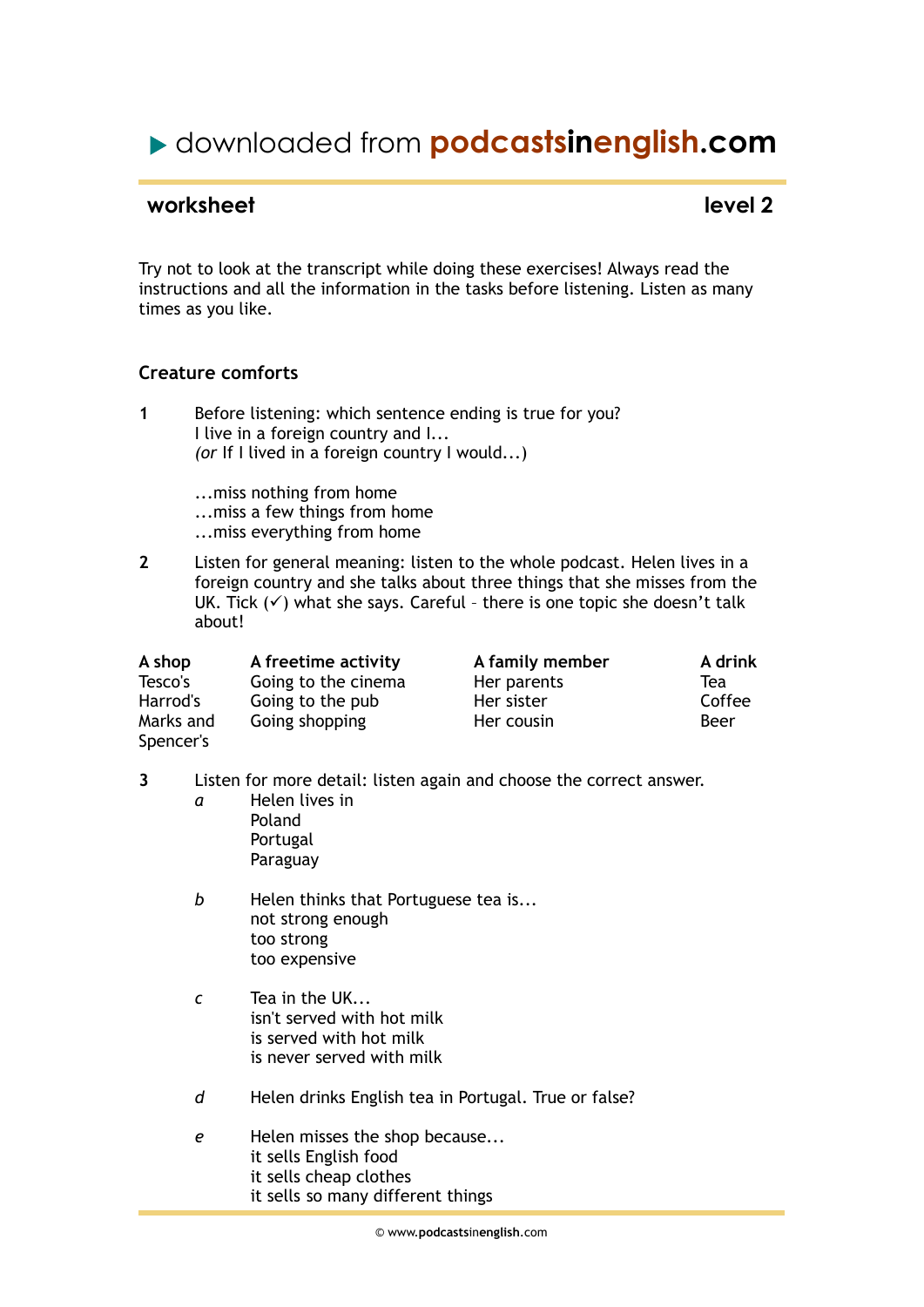# **podcastsinenglish.com**

- *f* Helen likes the food in the shop because... it's already prepared it's very tasty it's not expensive
- *g* Helen likes going to the pub and... drinking with her friends having a meal with her friends being able to be alone
- *h* Which picture below best shows how Helen and Jackie describe an English pub:



*ii*

- *j* Helen wishes she was living in the UK. True or false?
- **4** After listening: now do the vocabulary worksheet
- **5** After listening: speaking Do the tasks below with another English language learner.
	- *a* Look at the picture of the pub *i* and the café iii, use the vocabulary to describe the differences.
	- *b* Which place would you prefer to go to with friends, why?
	- *c* What three things would you miss from your country if you couldn't have them?